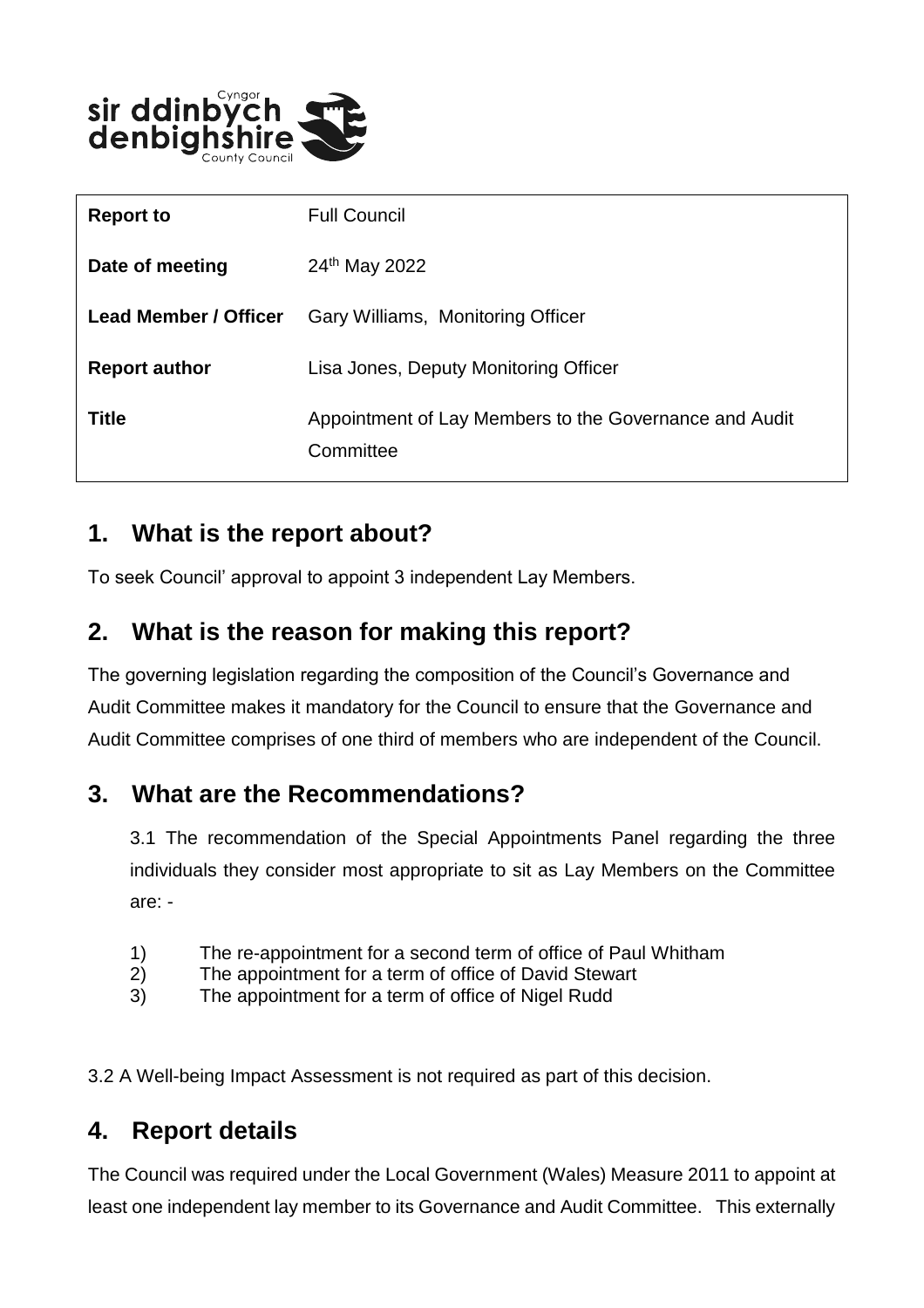advertised vacancy resulted in the appointment of Mr Paul Whitham. Unlike the Council's Standards' Committee Lay Member appointments, Lay Members of the Governance and Audit Committee do not have a maximum term of office, but may be reappointed by Council should they wish to continue for a further term. Mr Witham has agreed to continue for a further term, subject to Council approval.

The Local Government and Elections (Wales) Act 2022 amended the 2011 Measure to require one third of members to be independent lay members; a recruitment campaign and interview process has now been completed in order to appoint 2 further additional lay members; and also re-appoint Mr Whitham providing the Committee with 3 independent lay members in total.

Full Council delegated the selection process to a Special Appointments Panel consisting of Members of the Governance and Audit Committee at it's meeting on the 22<sup>nd</sup> May 2012. Councillor Barry Mellor, Councillor Rhys Thomas and now retired Councillor Martyn Holland undertook the interviews with support from the Council's Interim Chief Auditor and the Legal Services' Manager. Following interviews, references were sought and have been shared with the Special Appointments Panel. The Panel now makes the formal recommendation in Section 3 above to the Full Council.

## **5. How does the decision contribute to the Corporate Priorities?**

A fully functioning and legally composite Governance and Audit Committee will provide the Council with the required oversight and review in respect of corporate governance, effective financial and risk management and internal/external audit findings. A well governed Council supports the achievement of corporate priorities.

# **6. What will it cost and how will it affect other services?**

The Independent Remuneration Panel for Wales sets the daily rate for independent members. It is a legal requirement that this rate is offered to independent members. This daily rate for 2022-23 is as follows:

If a member works for less than 4 hours per day the rate is £105 to £134, depending on their role.

If a member works for more than 4 hours per day the rate is £210 to £268 depending on their role.